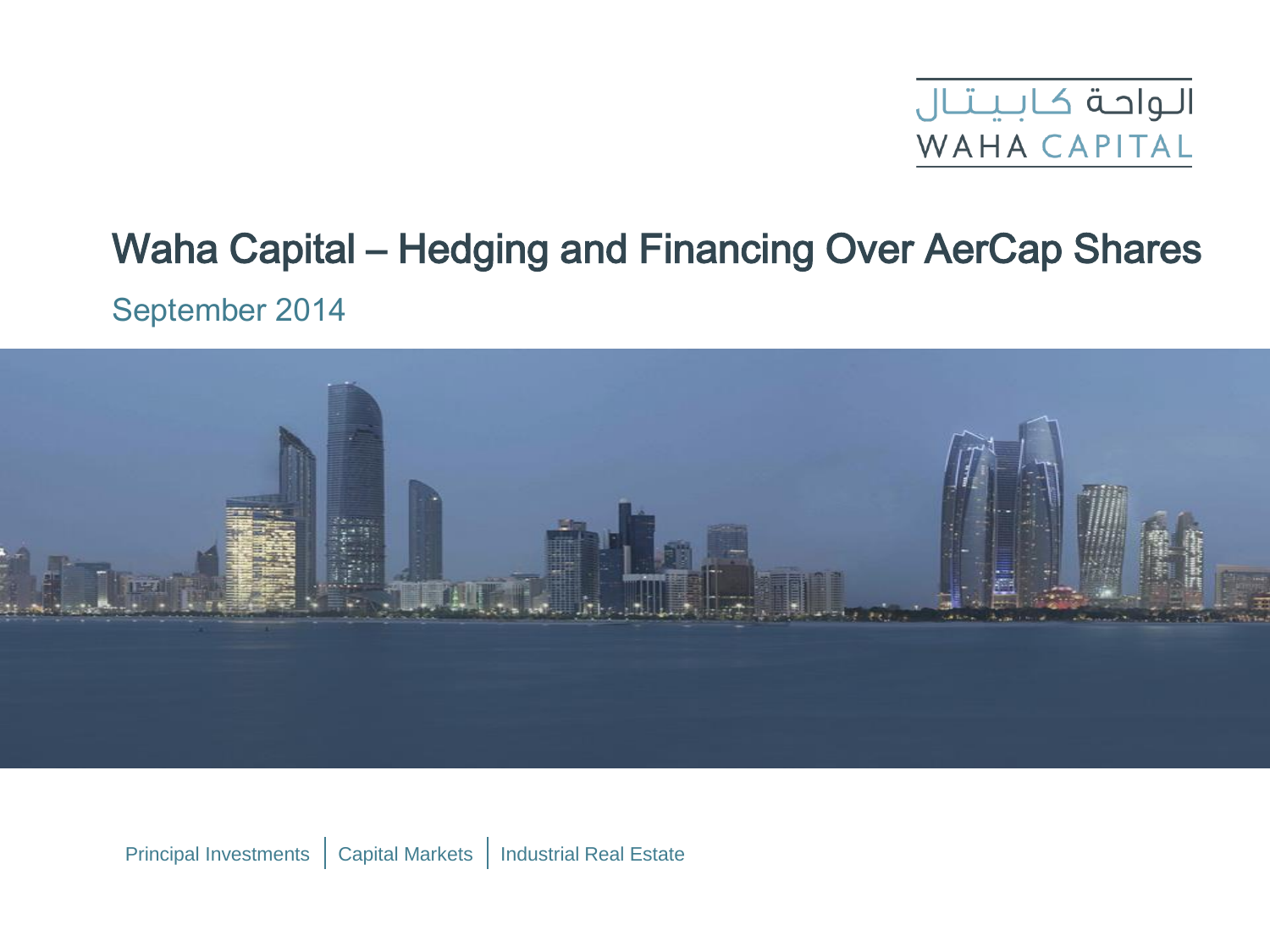### **Disclaimer**



This document is not an offer, invitation or recommendation to subscribe to or purchase any securities. Nothing in this document shall form the basis of any contract or commitment whatsoever.

This document contains forward-looking statements. Forward-looking statements can be identified by words such as: "anticipate", "aspire", "intend", "plan", "offer", "goal", "objective", "seek", "believe", "project", "estimate", "expect", "forecast", "strategy", "target", "trend", "future", "likely", "may", "should", "will" and similar references to future periods. Forward-looking statements are neither historical facts nor assurances of future performance. Instead, they are based only on our current beliefs, expectations and assumptions regarding the future of our business, future plans and strategies, projections, anticipated events and trends, the economy and other future conditions.

Because forward-looking statements relate to the future, they are subject to inherent uncertainties, risks and changes in circumstances that are difficult to predict and many of which are outside of our control. Our actual results and financial condition may differ materially from those indicated in the forward-looking statements. Therefore, you should not rely on any of these forward-looking statements. Important factors that could cause our actual results and financial condition to differ materially from those indicated in the forward-looking statements include, among others, the following: our ability to maintain adequate revenue levels and cost control; economic and financial conditions in the global markets and regional markets in which we operate, including volatility in interest rates, commodity and equity prices and the value of assets; the implementation of our strategic initiatives, including our ability to effectively manage the redeployment of our balance sheet and the expansion of our strategic businesses; the reliability of our risk management policies, procedures and methods; continued volatility in the capital or credit markets; developments and changes in laws and regulations, including increased regulation of the financial services industry through legislative action and revised rules and standards applied by regulators.

No representation or warranty, express or implied, is made as to the accuracy, completeness or fairness of the information and opinions contained in this document. We undertake no obligation to publicly update any forward-looking statement whether as a result of new information, future developments or otherwise.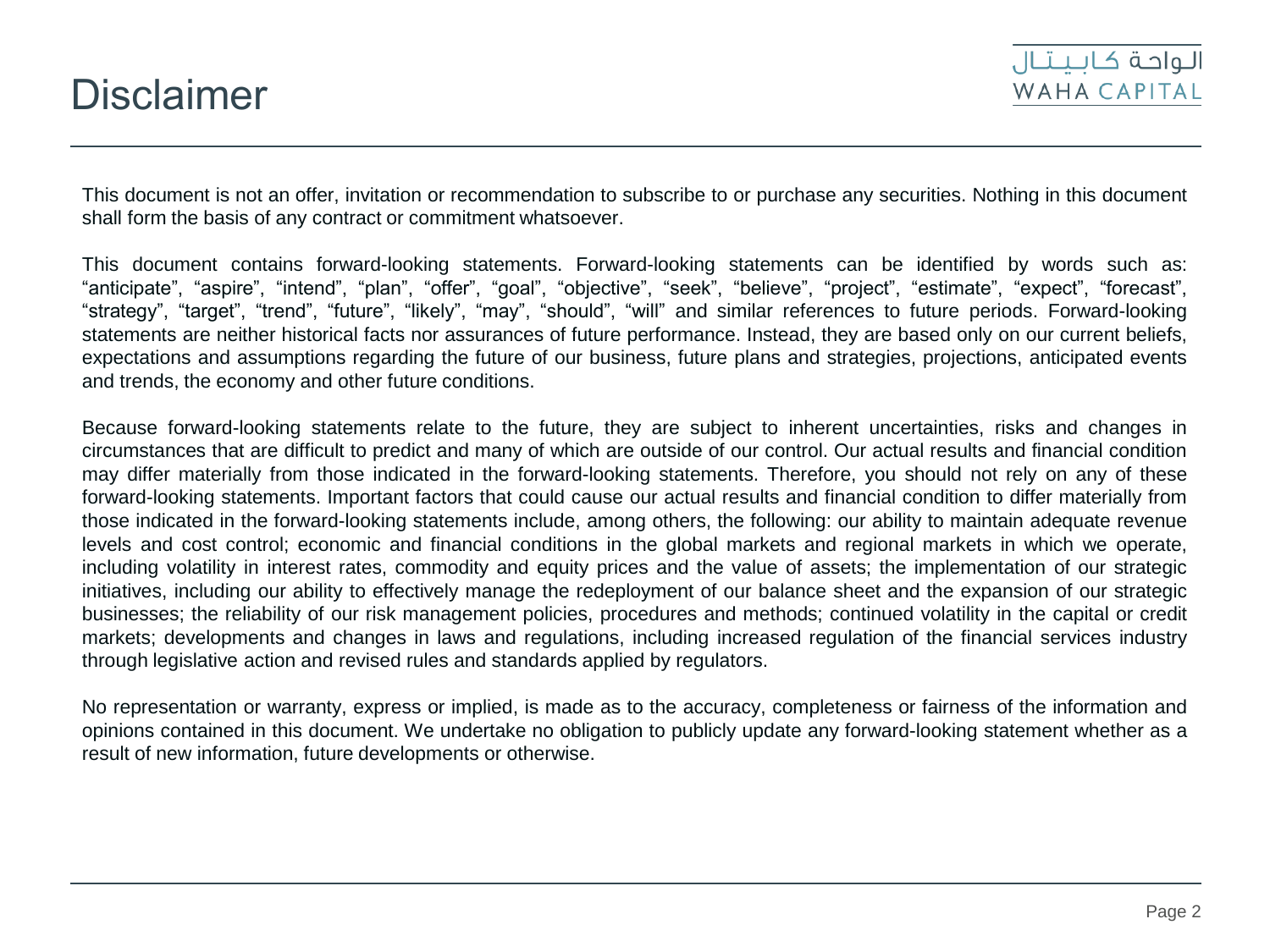

- AerCap has performed strongly since Waha Capital's investment in 2010, particularly post announcement in December 2013 of its proposed acquisition of International Lease Finance Corporation (ILFC), which closed on 14 May 2014
- $\triangleright$  In August 2014, AerCap indicated it is ahead of schedule on the operational integration with ILFC and reported adjusted earnings per share of \$1.29 for Q2 2014. The news further supported AerCap's share price
- On 3 September 2014, Waha Capital completed a hedging and financing transaction over half of its stake in AerCap, with Deutsche Bank, Citibank and Nomura International underwriting the trade
- $\triangleright$  This landmark transaction represents the first of its kind in the region; an ADX-listed investment company executing hedging and financing on its affiliate shares in a NYSE-listed company
- $\triangleright$  The transaction allows Waha Capital to:
	- (1) hedge underlying shares against downward share price movements below \$42.39 compared to entry share price in November 2010 of \$13.00 and carrying value per share as at 30 June 2014 of \$31.87
	- (2) participate in upside up to a share price of \$61.23, and
	- (3) raise low-cost financing of \$575m against its shares underlying the transaction
- $\triangleright$  Waha Capital remains an anchor investor in AerCap, in which it continues to see long-term value:
	- (1) continues to beneficially own and recognize share of income from its entire 14.1% stake, and
	- (2) maintains two seats on the 11 member Board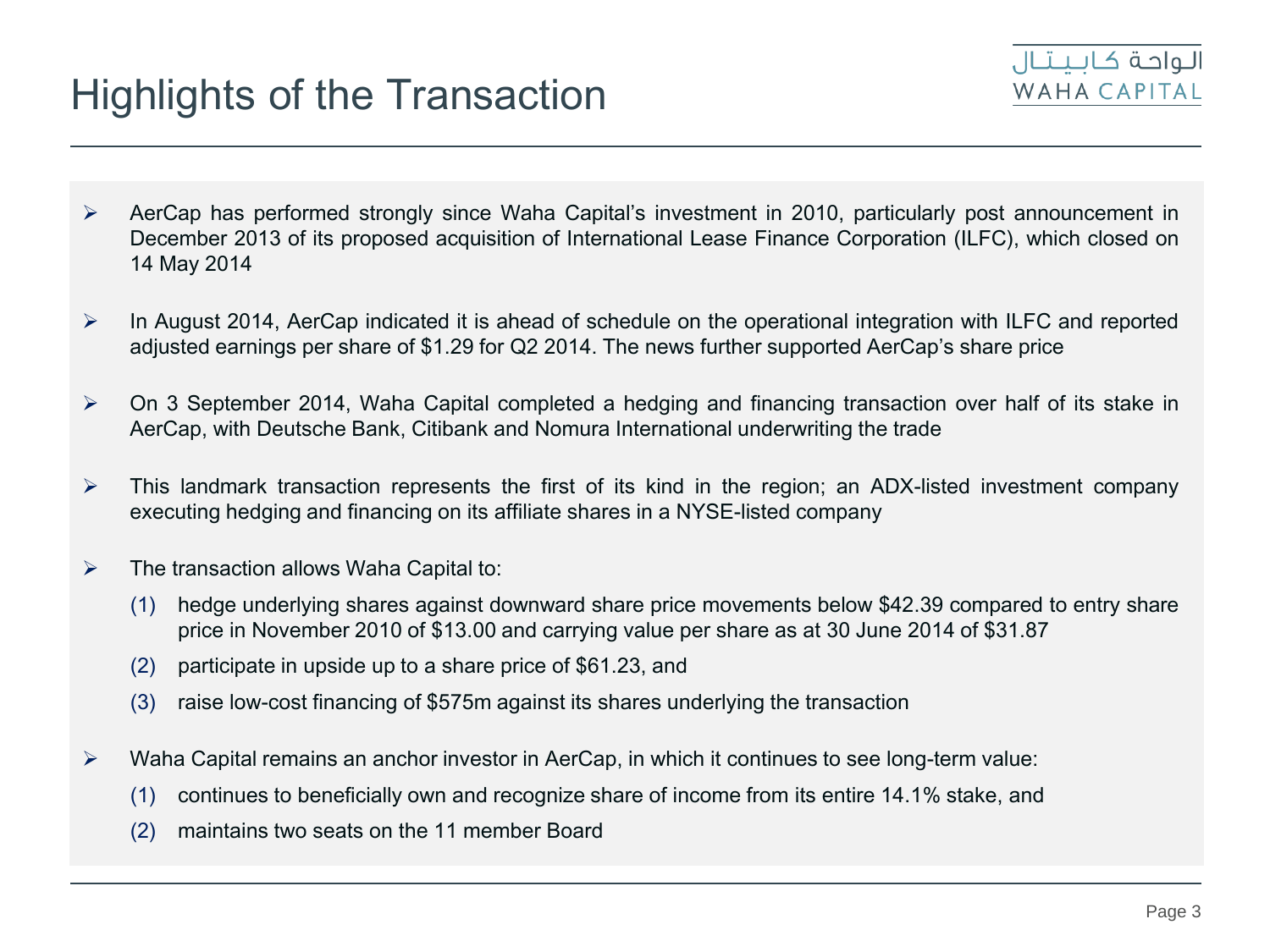## Share Price Movement



AerCap has performed strongly since Waha Capital's investment in 2010 and experienced considerable share price appreciation post the announcement of AerCap's acquisition of ILFC in December 2013

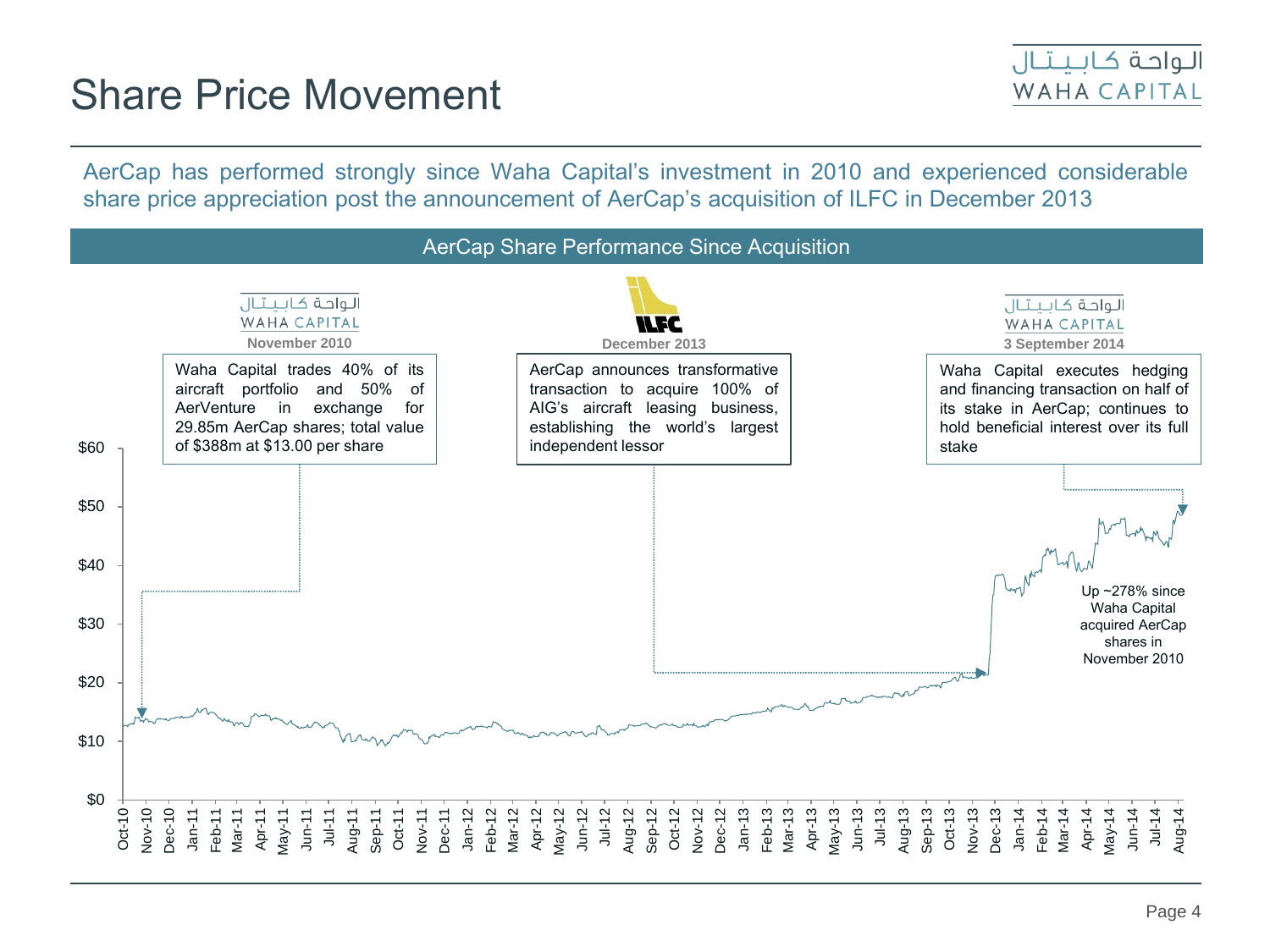## Structure Description and Payoff



Waha Capital has executed a hedging transaction while putting in place a financing structure which locks in a minimum future sale price, and as a result, has raised low-cost funding against the underlying shares

| Pre-<br>transaction                  | Waha Capital owns 29.85m AerCap shares<br>(a) Payoff directly correlated to share price; an increase in share price would result in a gain and vice versa                                                                                                                                                                                                                                                                                                                                                                                                                                                           |
|--------------------------------------|---------------------------------------------------------------------------------------------------------------------------------------------------------------------------------------------------------------------------------------------------------------------------------------------------------------------------------------------------------------------------------------------------------------------------------------------------------------------------------------------------------------------------------------------------------------------------------------------------------------------|
| <b>Transaction</b><br><b>Details</b> | Waha Capital enters into a funded collar transaction on 14.92m AerCap shares (1/2 its stake)<br>Acquires hedging put option at a strike price of \$42.39/ share; Waha Capital continues participating in upside share<br>(b)<br>price movements (1)<br>(c) Sells call option capping upside at a strike price of \$61.23/ share; proceeds offset cost of put option (1)<br>• Payoff on the 14.92m shares is floored by the put and capped by the call, locking in a predetermined price range<br>Both put and call options settle in 2017; Waha has the option to settle by cash or physical delivery of the shares |
| Post-<br>transaction                 | Waha Capital continues to retain economic ownership of 14.92m AerCap shares underlying the transaction and full<br>ownership of the remaining 14.92m AerCap shares not underlying the transaction<br>Waha Capital is hedged against downside movements in share price on 14.92m of its AerCap shares<br>٠<br>Waha Capital continues to benefit from full upside on its remaining 14.92m shares not underlying the transaction<br>Waha Capital raises financing against the present value of 100% of the put option strike price less net option premium                                                             |

### Pre-transaction



Waha Capital owns AerCap shares and payoff is directly correlated to share price

### Post-transaction (2)



Payoff on 14.92m shares is floored by the put and capped by the call, locking in a price range for 3 years

(1) Strike price is subject to adjustment, however adjustment events are considered unlikely to occur

(2) Payoff in respect of the 14.92m shares underlying the hedge; Waha Capital continues to hold remaining 14.92m shares outright and captures full upside of share price appreciation beyond the call strike